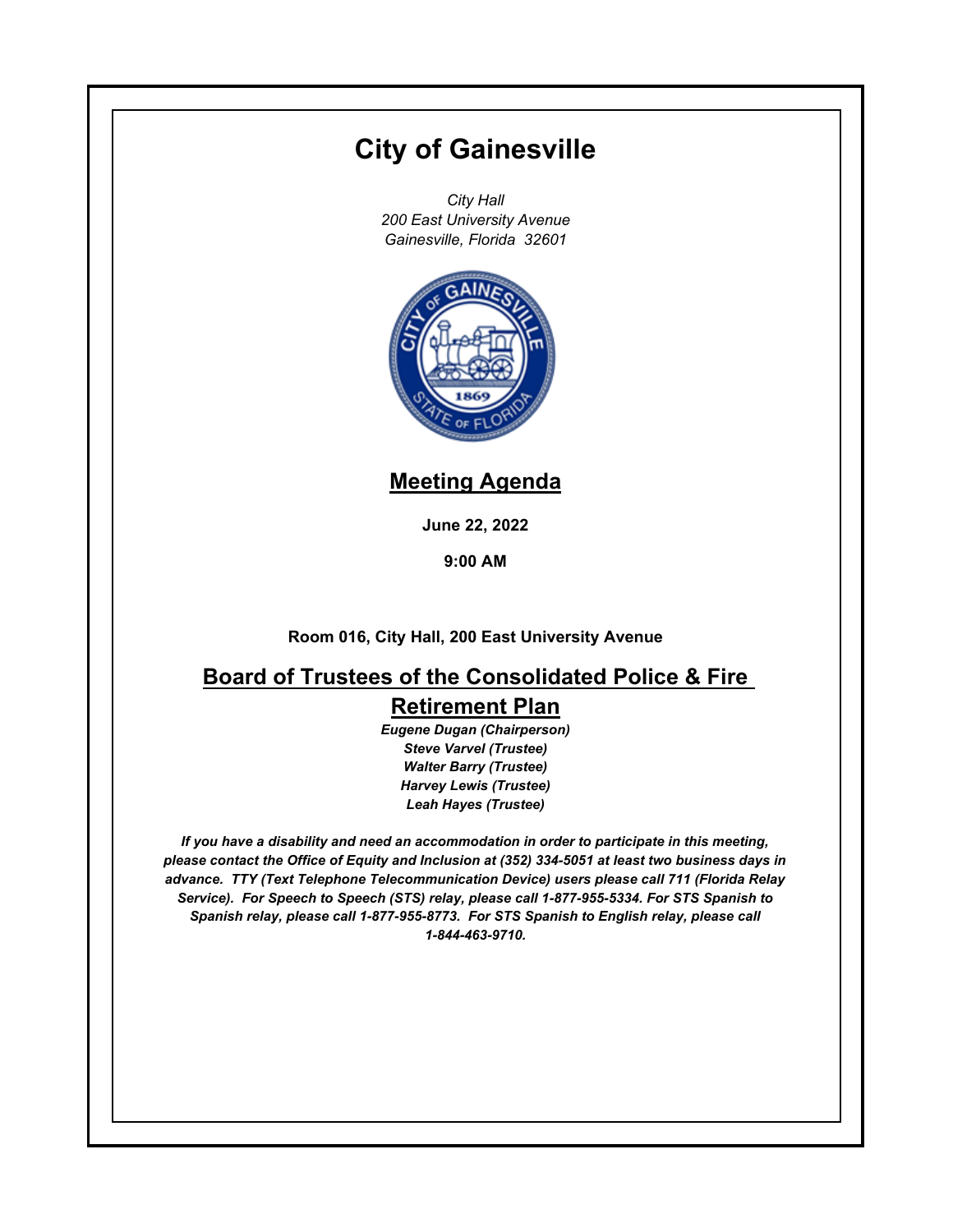#### **MEETING DETAILS**

*This meeting of the Board of Trustees for the Gainesville Consolidated Police Officers' and Firefighters' Retirement Plan will be held in-person in Gainesville City Hall, Roberta Lisle Kline Conference Room 016.*

#### **CALL TO ORDER**

**ROLL CALL**

#### **ADOPTION OF THE AGENDA**

#### **APPROVAL OF MINUTES**

[211289.](http://gainesville.legistar.com/gateway.aspx?m=l&id=/matter.aspx?key=34071) **Regular Meeting Minutes of May 25, 2022 (B) RECOMMENDATION** *The Board of Trustees review the regular meeting minutes of May 25, 2022 and take any action deemed appropriate.*

211289 20220525 BOT Police & Fire Pension Plan Meeting Minutes Draft 202

#### **BOARD ATTORNEY UPDATE**

#### **PRESENTATION**

[211291.](http://gainesville.legistar.com/gateway.aspx?m=l&id=/matter.aspx?key=34073) **Presentation by Willis Towers Watson (B)**

**RECOMMENDATION** *The Board of Trustees hear a presentation by Willis Towers Watson investment consultants Cole Jacobs and Zachary Paris covering market updates, Plan investment performance and strategic Plan asset allocations, and take any action deemed appropriate.*

[211291\\_WTW CBOT Executive Summary\\_20220622](http://Gainesville.legistar.com/gateway.aspx?M=F&ID=13ea0c79-cfd1-4192-af38-b0a739395063.pdf)

#### **OLD BUSINESS**

| 211236. | <b>Vested Terminated Member Benefit Eligibility</b> |                                                                                                       |
|---------|-----------------------------------------------------|-------------------------------------------------------------------------------------------------------|
|         | <b>RECOMMENDATION</b>                               | Chairman Dugan requested that the Board discuss<br>the Plan's benefit eligibility age requirement for |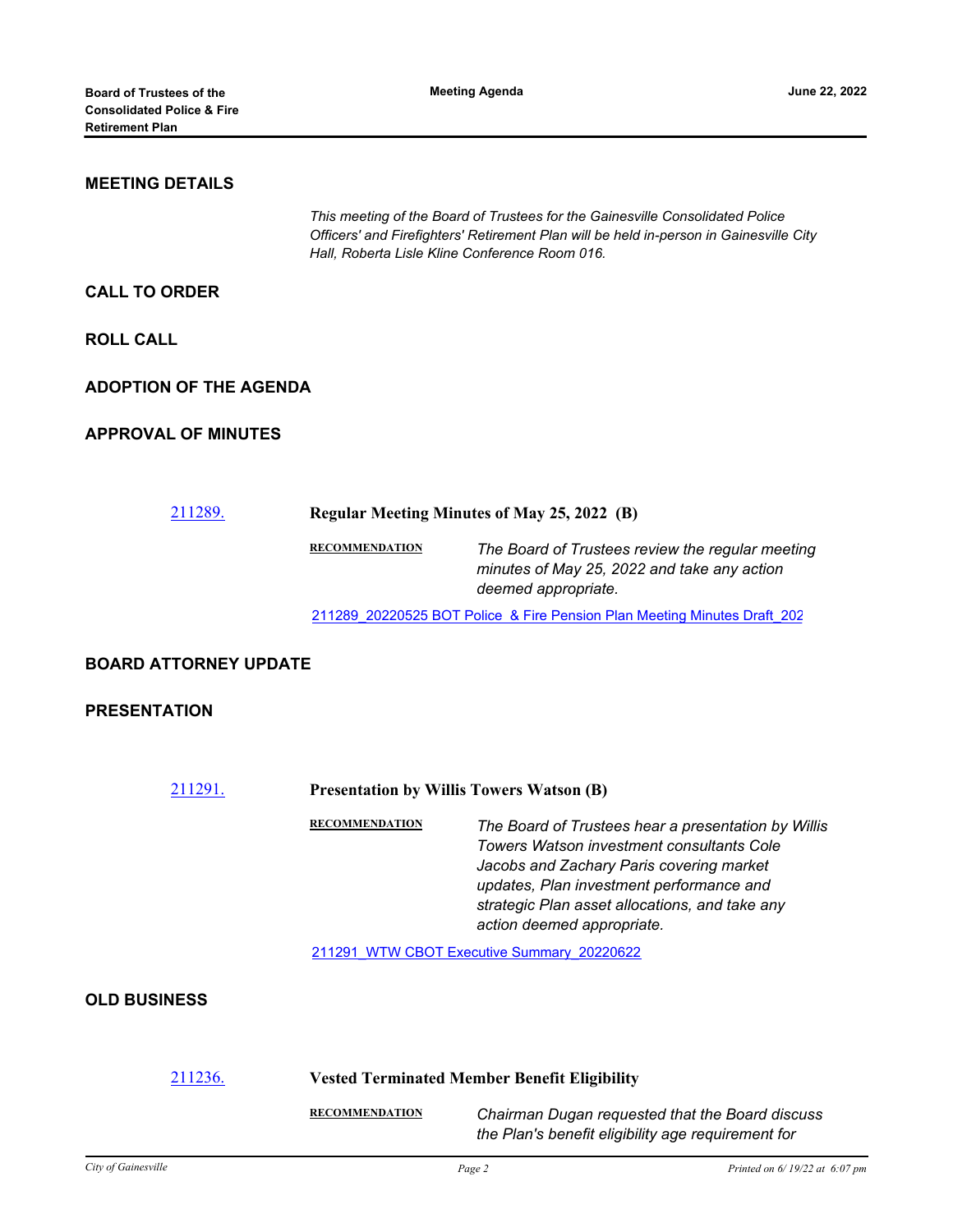*vested terminated members, and review the benefit application process for vested terminated members once eligibility age has been reached. The Chairman also requested a discussion of whether a vested terminated benefit should be effective from the date a member becomes age eligible, even if the application for the benefit doesn't occur until later.*

#### **NEW BUSINESS**

#### **INFORMATIONAL ITEMS**

| 211349.                  | 2021 Annual Report to the State Division of Retirement (B)                                                                                                                                                                                                                                                                                                  |                                                                                                                                                                                                                                                                  |
|--------------------------|-------------------------------------------------------------------------------------------------------------------------------------------------------------------------------------------------------------------------------------------------------------------------------------------------------------------------------------------------------------|------------------------------------------------------------------------------------------------------------------------------------------------------------------------------------------------------------------------------------------------------------------|
|                          | Explanation: Florida Statutes 175.261 and 185.221, pertaining to Municipal Firefighter<br>and Police Pensions, require Local Law Firefighter and Police Pension<br>Plans to submit Annual Reports to the State Division of Retirement for<br>review and approval prior to the annual distribution of Florida Statutes 175<br>& 185 Insurance Premium Taxes. |                                                                                                                                                                                                                                                                  |
|                          | <b>RECOMMENDATION</b>                                                                                                                                                                                                                                                                                                                                       | The Board of Trustees review the 2021 Annual<br>Report to the Division of Retirement. No action is<br>required.                                                                                                                                                  |
|                          | 211349 2021 Police & Fire Pension State Annual Report Draft 20220622                                                                                                                                                                                                                                                                                        |                                                                                                                                                                                                                                                                  |
| <b>PUBLIC COMMENT</b>    |                                                                                                                                                                                                                                                                                                                                                             |                                                                                                                                                                                                                                                                  |
| <b>MEMBER COMMENT</b>    |                                                                                                                                                                                                                                                                                                                                                             |                                                                                                                                                                                                                                                                  |
| <b>NEXT MEETING DATE</b> |                                                                                                                                                                                                                                                                                                                                                             |                                                                                                                                                                                                                                                                  |
|                          | The next meeting of the Board of Trustees for the Gainesville Police officers' and<br>Firefighters' Retirement Plan is scheduled for August 24, 2022 in Gainesville City<br>Hall, Roberta Lisle Kline Conference Room 016 at 9:00 a.m.                                                                                                                      |                                                                                                                                                                                                                                                                  |
| <b>ADJOURNMENT</b>       |                                                                                                                                                                                                                                                                                                                                                             |                                                                                                                                                                                                                                                                  |
| 990562                   | <b>REQUIREMENT</b>                                                                                                                                                                                                                                                                                                                                          |                                                                                                                                                                                                                                                                  |
|                          | LEAST 48 HOURS IN ADVANCE.                                                                                                                                                                                                                                                                                                                                  | IN ACCORDANCE WITH THE AMERICANS WITH DISABILITIES ACT OF 1990,<br>PERSON NEEDING A SPECIAL ACCOMMODATION TO PARTICIPATE IN THIS<br>PROCEEDING ARE REQUESTED TO NOTIFY THE EQUAL OPPORTUNITY<br>DEPARTMENT AT 334-5051 OR CALL THE TDD PHONE LINE AT 334-2069 AT |